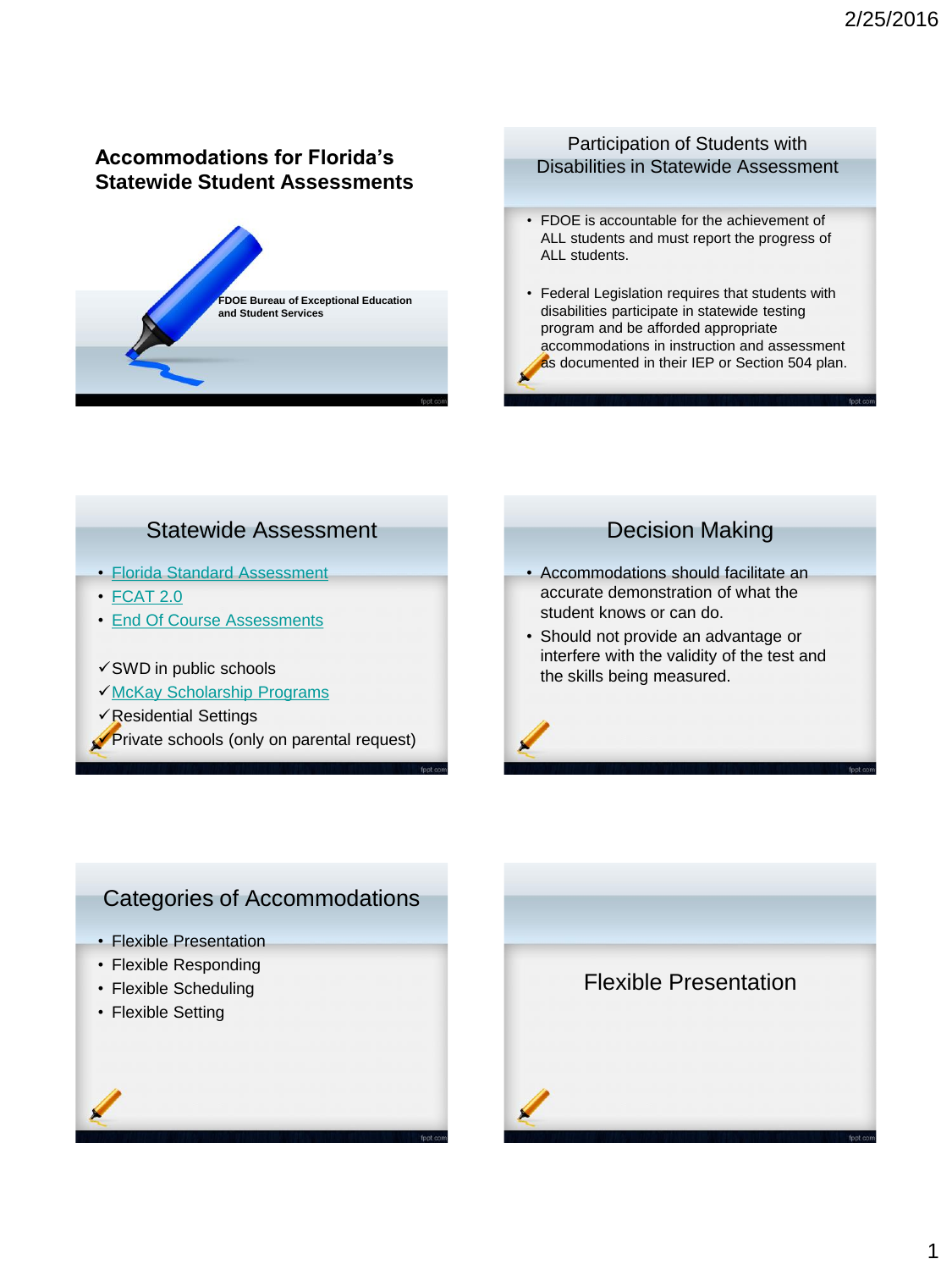- **Text-to-speech:** Text-to-speech provides an audio presentation of the items (questions) and answer choices for all tests.
- **Sign Language** of directions, test questions and answer choices.
- **Masking:** allows the student to cover any area of the test page to temporarily hide information that might be distracting.



- **Hardcopy reading passage booklets and writing passage booklets** are available in regular print and large print versions.
- **Specialized keyboard or assistive device**  for input, it will be necessary to try out the keyboard or assistive device with the secure test platform.
- **Paper-based versions:** available in regular print, large print, one-item-per-page, and contracted and uncontracted braille as an accommodation.

- **Line Reader** highlights a single line of text with blue.
	-
- **Zoom In, Zoom Out** increases and decreases the size of all of the text and graphics within a single test page.
- The **Calculator** for Grades 7 and 8 FSA Mathematics, Algebra 1 EOC, Geometry EOC and Algebra 2 EOC assessments is an onscreen scientific calculator



- **Reference Sheets** with relevant conversions and formulas are provided online for FSA Mathematics for grades 5 through 8 and EOCs.
- **Stimulus Expansion expand or collapse** the left section so that it takes up most of the screen.
- **Highlighter**: yellow highlight
- Color contrast, print size, highlighting, zoom, line reader and magnification, talking calculator.
- specialized worksheets, such as paper with raised or colored lines, blank graph paper, math grids or guides



- Student needs monitoring when recording answers to questions.
- Student must mark answer next to question to be transferred to an answer document or computer form.
- Use of a specially formatted paper (wide lines, raised, shaded, colored)
- Large key or display, talking calculator or abacus for visually impaired, Geoboard or math software.